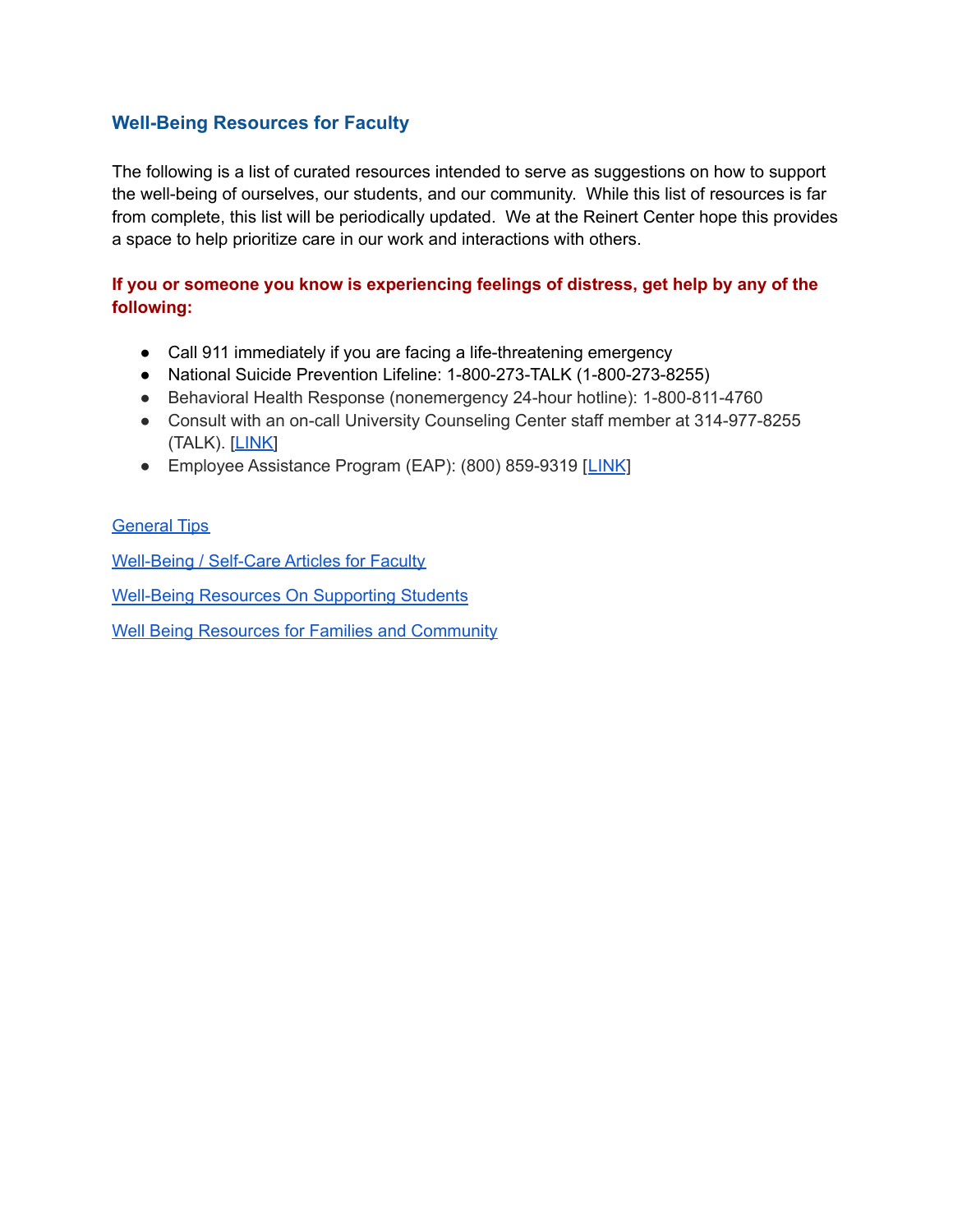## **General Tips**

The following is a brief list of universal considerations to help one another through this time.

- Keeping perspective. Take time away from the news to focus on things in your life that are going well or that you can control.
- Follow trusted expert resources: Turn to resources that provide research-backed information. [WHO-LINK] [CDC-LINK]
- Maintain a consistent daily schedule: Including a regular sleeping routine.
- Take breaks: Move away from your computer from time to time. Use a timer to help maintain focus or practice the Pomodoro technique. [LINK]
- Move your body: Explore ways to stay active. If you do not have an exercise plan, consider simple ways to keep moving and active. [LINK]
- Eat healthily: Prioritize eating healthy foods and drinking water. Avoid excessive amounts of caffeine, sugar, and alcohol.
- Take time to renew your spirit: Explore ways to practice meditation, prayer, and consider ways to help others in need. Consider visiting SLU's Campus Ministry site - "We Re-Member SLU" to discover ways we can connect, grieve, and celebrate as a community. **LINK**

# **Well-Being / Self-Care Articles for Faculty**

Darby, F. (2020). How to be a better online teacher: Advice quide. Retrieved from The Chronicle of Higher Education https://www.chronicle.com/interactives/advice-onlineteaching# article

Freeman C., & Clare, B. (2016). Avoiding burnout: Self-care strategies for faculty. Faculty Focus. Retrieved from

https://www.facultyfocus.com/articles/teaching-careers/avoiding-burnout-self-care-strategies-fac ulty/

Forman, T. (2017). Self-care is not an indulgence. It's a discipline. Forbes.com. Retrieved from https://www.forbes.com/sites/tamiforman/2017/12/13/self-care-is-not-an-indulgence-its-a-discipli ne/#73bbed81fee0

Gooblar, D. (2018, Apr. 3.) 4 ideas for avoiding faculty burnout. The Chronicle of Higher Education. Retrieved from https://www.chronicle.com/article/4-Ideas-for-Avoiding-Faculty/243010